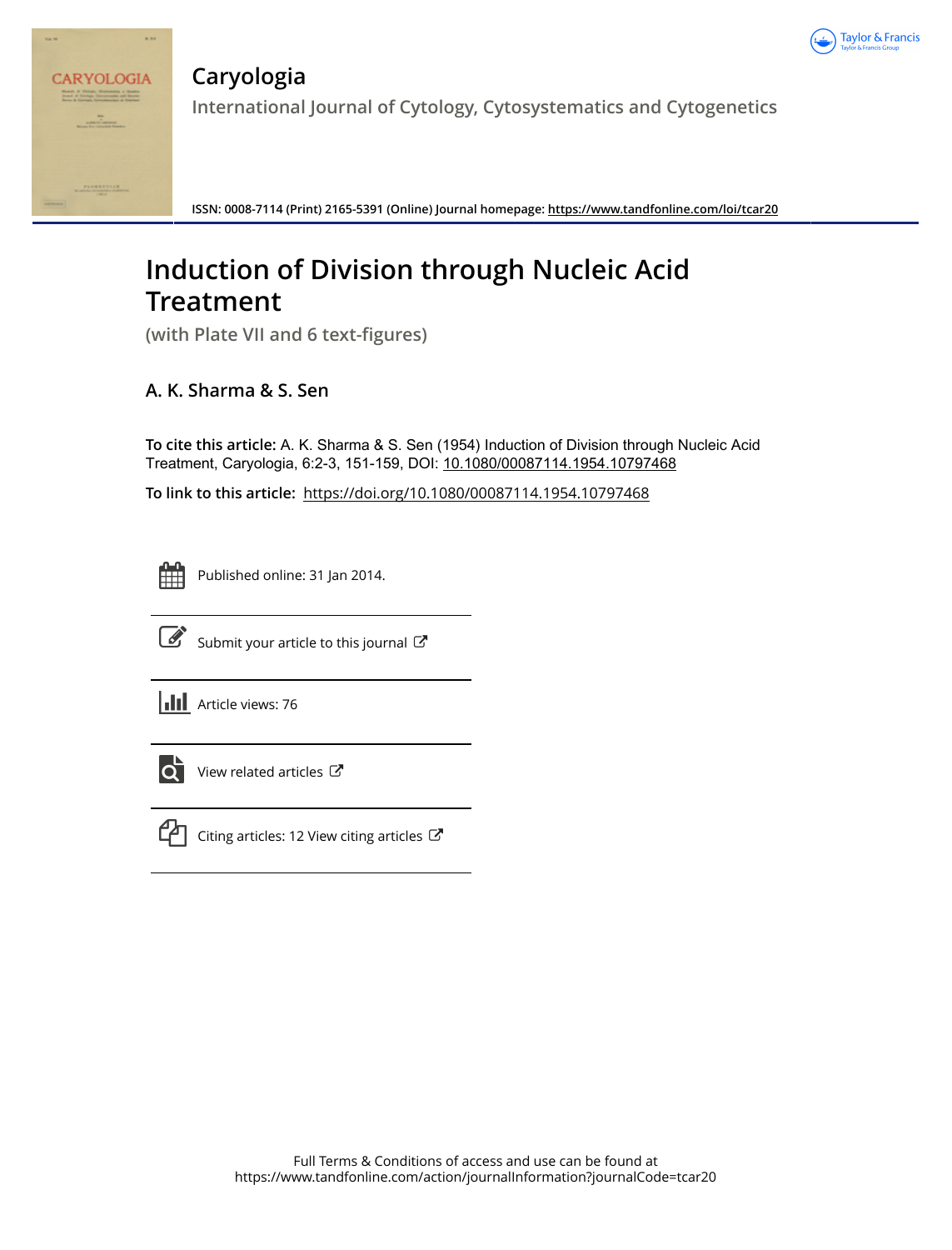### **INDUCTION OF DIVISION THROUGH NUCLEIC ACID TREATMENT**

by

A. K. SHARMA and S. SEN

Cytogènetics Laboratory, Dept. of Botany, Calcutta University, Calcutta-19, India (with Plate VII and 6 text-figures)

*Reveived Jttne 10th 1954.* 

### **INTRODUCTION**

The problem of differentiation in plant tissues is a long debated subject, and various speculations have uptil-now been made for a solution of this problem. HUSKINS and his associates in his series of papers  $(1947, 1948a, 1948b)$  explained the phenomenon on the basis of his well known « Endopolyploidy» concept. He suggested that the socalled «Resting cells» of the differentiated tissue are in a highly metabolic condition. These go on dividing endomitotically evidenced by the pre· sence of a large number of prochromosomes in these tissues, and thus a condition comparable to the polytene thread of Drosophila. Their non-visibility due to their physical and chemical nature is mainly responsible for the development of the general belief of their non division. As the formation of gene products seems to be of absolute necessity for differentiation, this theory of HusKINS has created considerable interest in different quarters.

The vigorous researches initiated thereby have opened up new possibilities in this line of investigation, and innumerable side issues of fundamental importance haye gradually emerged. Since the publication of pioneer works of Huskins on induction of chromosome division in differentiated tissue by Indole 3 Acetic acid (HuSKINS & STEINITZ, 1948b), several other chemicals (D'AMATO, 1950) had been on trial, some of which have already yielded quite satisfactory results. Here in this laboratory, this is one of the main problems in which we are at present engaged on a large scale. In addition to effects noted through the application of different chemicals (unpublished observations), the present report deals with the results of nucleic acid treatment on resting nuclei.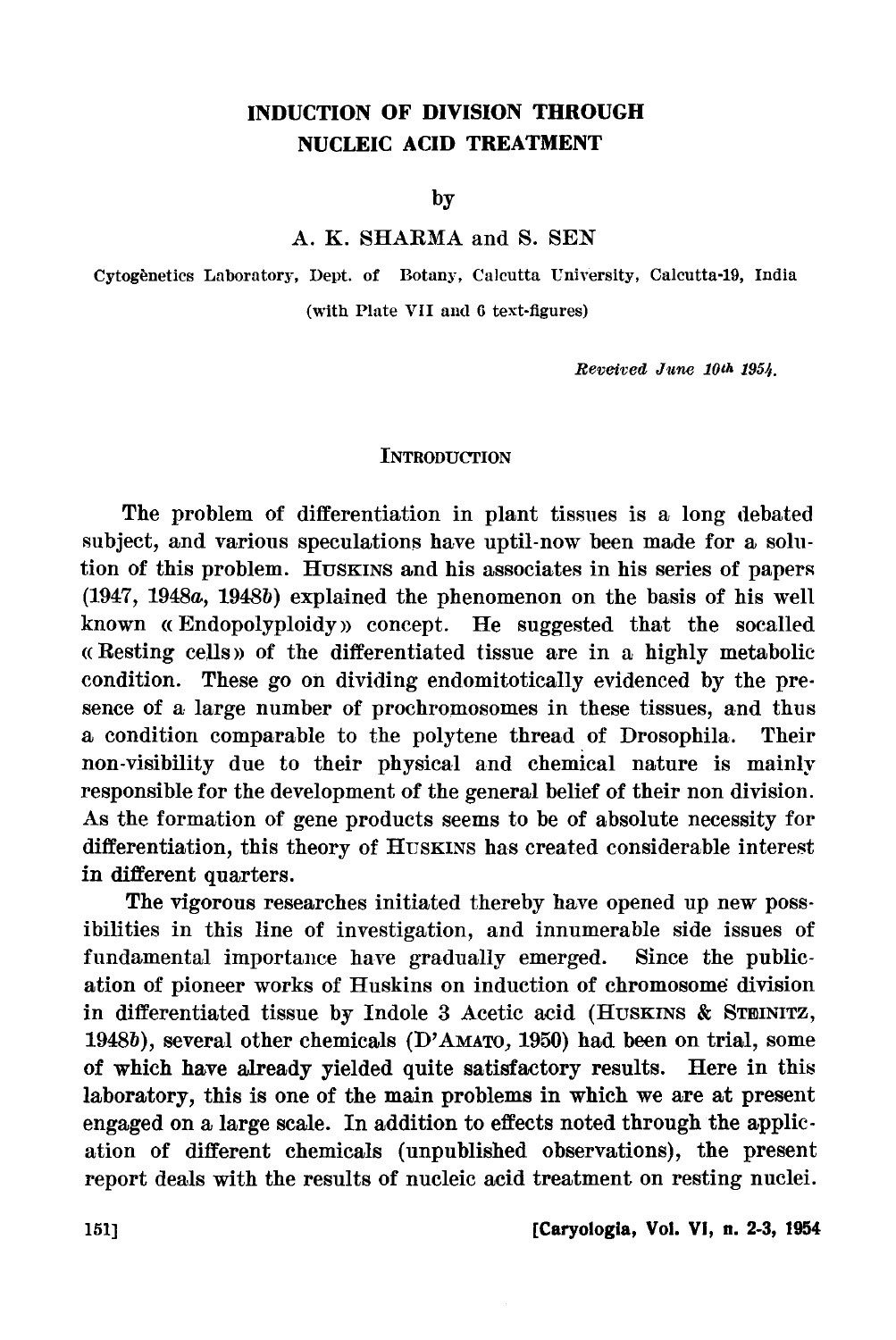This was undertaken to find out the principle underlying the endopolyploidy of differentiated cells and their division through various agents.

#### METHODS FOLLOWED

The technique that has been employed for this scheme is quite simple and is the same as applied to the *Allium test* of Levan and his co-workers (LEVAN & TJIO, 1948; LEVAN, 1949, LEVAN & LOTFY, 1949 etc.). Bulbs of onion were kept for different intervals of time in 1% nucleic acid solution viz. for 2, 3 or 4 hrs. and then observed immediately following oxyquinoline, coumarin fixation and orcein staining or Feulgen procedure preceded by fixation in Acetic-alcohol. Hecovery experiments in Knop's standard solution whenever necessary to detect the delayed effects were carried out for 24, 48 or 72 hrs. in jars at a temperature of 12-16°C. and observed as usual following Aceto-orcein or Feulgen technique. The yeast nucleic acids were obtained in Crystalline form from B.D.H. products.

#### **OBSERVATIONS**

Treatments for varying periods viz. 3, 4, G, 7 and 8 hrs. in 1% nucleic acid solution revealed different degrees of effect on chromosome structure. Extreme clumping of chromosome mass could be observed following 4 hrs. of treatment, whereas in 6 hrs. treatment comparative straightening of chromosomes were noted. 7 & 8 hrs. of treatment proved to be extremely toxic and resulted in the immediate killing of cells. Thus no significant deviation in results became apparent after treatment in 1% nucleic acid solution for varying periods, ultimate result being the death of the cells either sooner or later.

Hemarkable results were recorded from experiments involving treatment of root tips in .01% solution of nucleic acid. In this case, even 4 hrs. treatment revealed a high percentage of cells containing tetraploid number of chromosomes. 'The cell size too was comparatively much larger than the diploid ones (Fig. 4). Under normal conditions, as revealed in control, these remain in a resting state. The possibility that these cells were normal diploids which underwent colchicine mitosis due to treatment was remote as these revealed the clear double chromatid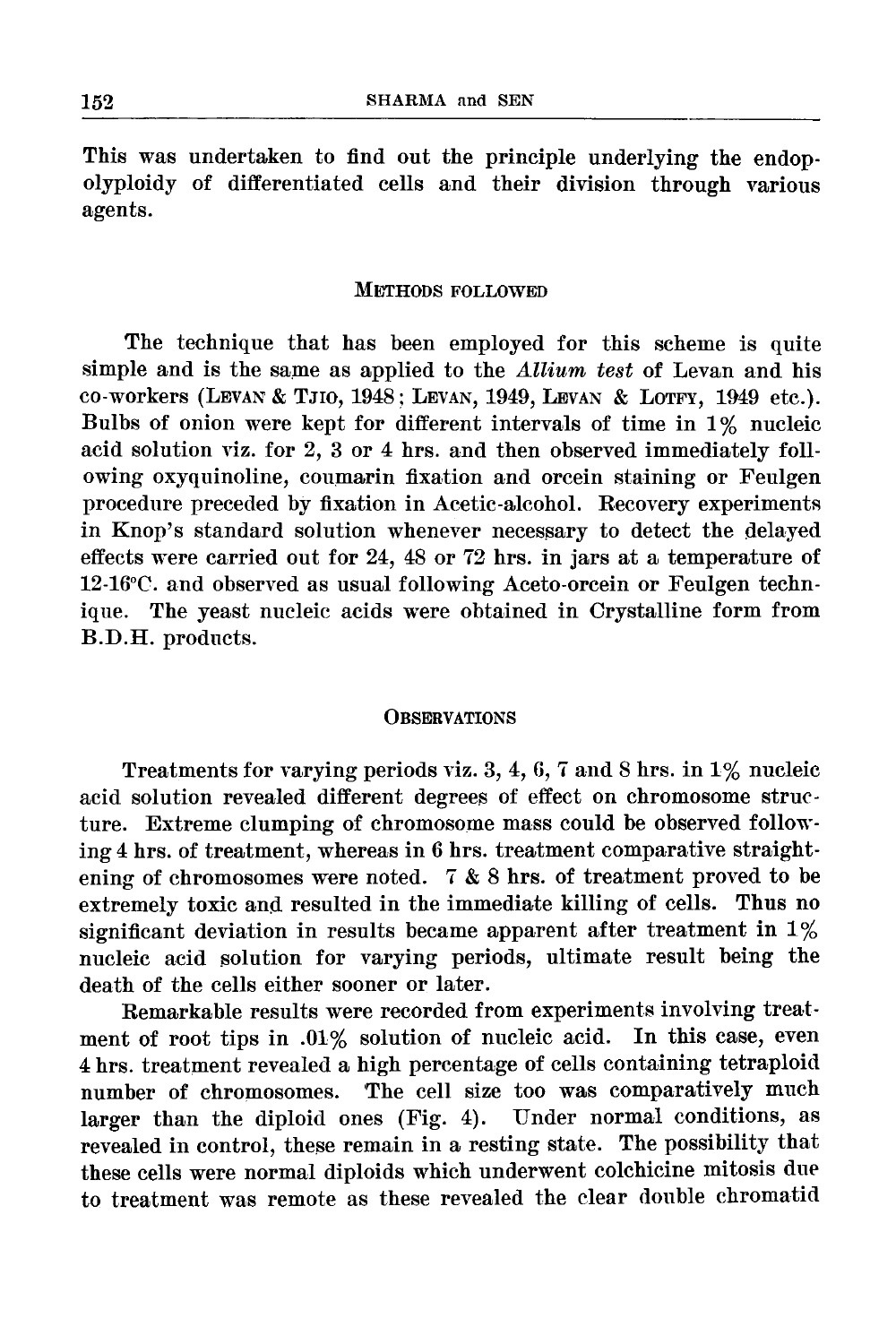appearance of each chromosome in metaphase. Thus the evidences show that there are normal polyploid cells induced to divide in solution of nucleic acid. Similarly a number of nuclei in prophase stage were observed containing high number of chromosomes (Fig. 6). Fragments were noted further in certain percentage of polyploid prophase nuclei (Microphoto N. 1).

In addition to induction of division in polyploid nuclei, another important peculiarity noted in such slides is the occurrence of somatic reduction as noted by several authors in *Allium* and *Trillium*. (HUSKINS, 1948; WILSON & CHENG, 1949; HUSKINS & CHENG, 1950; PATAU, 1950, THERMAN,  $1951$ ; SHARMA & BHATTACHARJEE,  $1953$ ). Treatment in .01% nueleic aeid solution for 4 hrs. revealed the presence of chromosomes in paired state in some of the nuclei. In all cases, however, not all the 16 chromosomes have been found to form clear 8 pairs, rather in some of them, in addition to paired ones unpaired chromosomes too could be noted. Prometaphase stage has been recorded in certain cells with 8 chromosomes indicating their origin through somatic reduction (Fig. 5). A certain percentage of cells showed the presence of 2 groups of 8 chromosomes in side view metaphase within a common wall (microphoto N. 3). As this effect is observable even after 4 hrs. of treatment, the possibility of their origin through somatic reduction in the previous division seems excluded in view of the time period necessary for the completion of a division cycle in root tip cells of *Allium.* On the other hand, reasonably their origin may be elaimed through reduction occurring in the preceding prophase. The  $16$  chromosomes thus separated in two groups of 8 in prophase indicated their further behaviour in metaphase. The behaviour of such cells in anaphase are also quite marked in the appearance of two anaphase groups of 8 chromosomes separating into 8 chromatids each in each of the 4 poles (microphoto N. 4). Romatic reduction in tetraploid nucleus was also observed in early anaphase, whereby 16 chromosomes moving towards each pole show their distinct double chromatid constitution (Fig. 4).

Certain percentage of cells indicates the presence of micronucleus in addition to their normal nuclei (Fig. 1). These are reflections of the irregular behaviour of chromosomes during the divisional stage. Tripolar condition was marked in certain cells, the chromatin content in 3 different poles indicating the possible normal constitution in one and reduced contents in the other two (Fig. 2). Formation of two large telophase nuclei suggesting their polyploid condition could also be observed in certain cells (Fig. 3).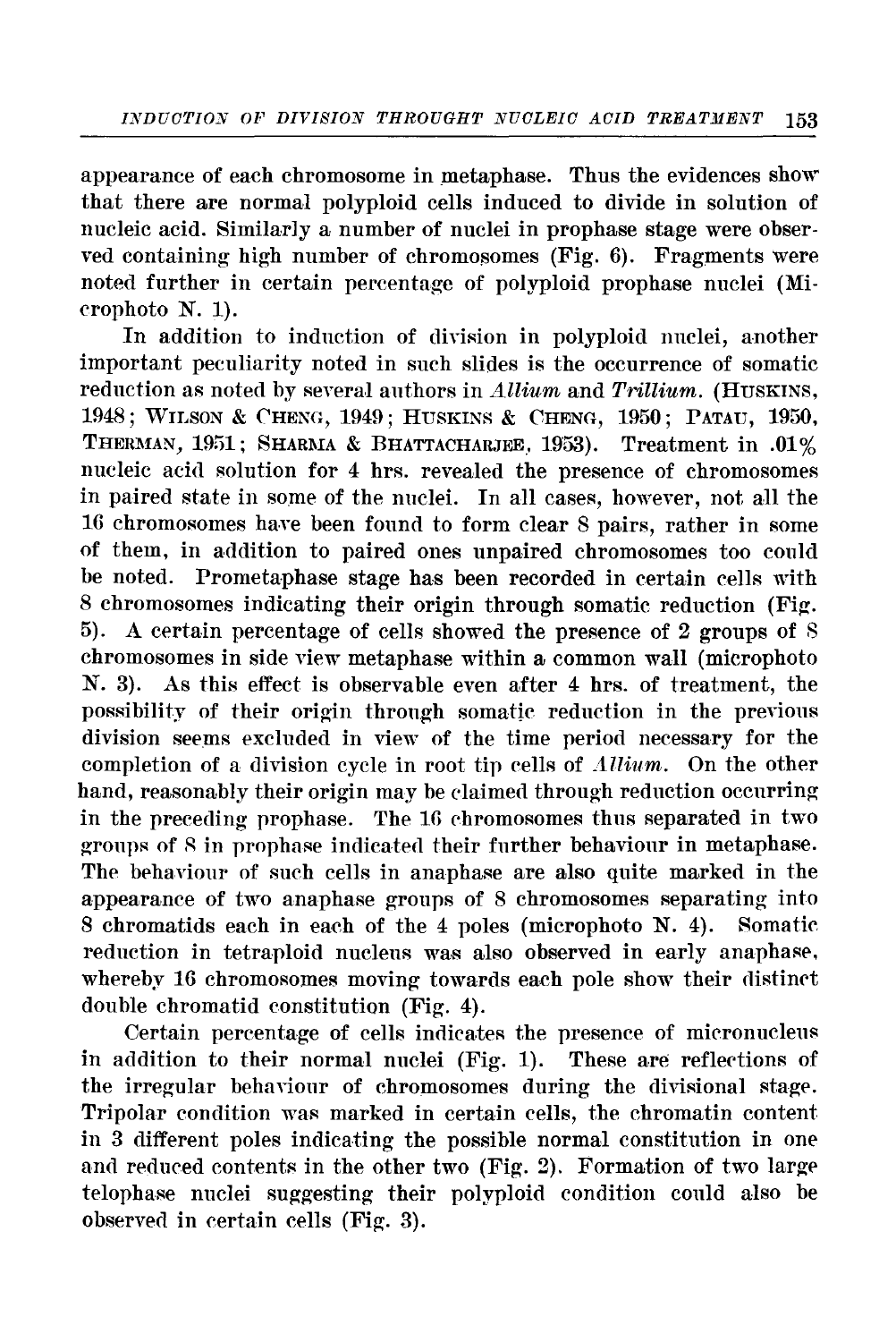For a study of the fate of the cells induced to divide in nucleic acid solution, the treated roots were allowed to recover for 24, 48 and 72 hrs. respectively in Knop's solution and observed following aceto orcein technique. Polyploidy here to eould be detected with a slight decrease in frequency in longer periods of recovery. Presence of a high mnnber of fragments in prophase and metaphase further were recorded. The persistence of pairing behaviour even after 72 hrs. of recovery in the polyploid nucleus is noteworthy after treatment in .01% nucleic acid solution for 6 hrs. (microphoto  $N. 2$ ).

#### DISCUSSION

Differentiation, as interpreted by Huskins  $(l, c)$ , involves the metabolic nucleus in a highly active condition, the manifestation of which does not permit of a microscopic observation. The endomitotically dividing nuclei of differentiated cells - their activity, can be compared with the polytene nature of the salivary gland chromosome of Drosophila. He has thus encompassed under the same heading gene reduplication, an essential step in differentiation and also differences in the chromosome number in different tissue.

The interpretation of Huskins received support from other centres too, where division was induced and manifestation of polyploid nuclei noted by the use of sodium dichlorophenoxyacetate. Continuous treatments in such cases had to be applied for consecutive days, to induce division in the differentiated cells of somatic tissue. Considerable irregularities in their behaviour are also met with.

Unpublished works from this laboratory reveal that some other groups of chemicals are also endowed with the same property. These include a variety of growth promoting hormones and vitamins. Inspite of the demonstration of this important phenomenon responsible for differentiation causes bringing about such unnatural state of nuclei

Fig. 1. Cell showing a micronueleus in addition to a normal nucleus.

Fig. 2. Late telophase showing 3 poles.

Fig. 3. Binucleate polyploid nucleus showing reduction.

Fig. 4. Early anaphase in polyploid nucleus showing reduction.

Fig. 5. Reduced number of chromosomes in prometaphase.

Fig. 6. Prophase showing high number of chromosomes.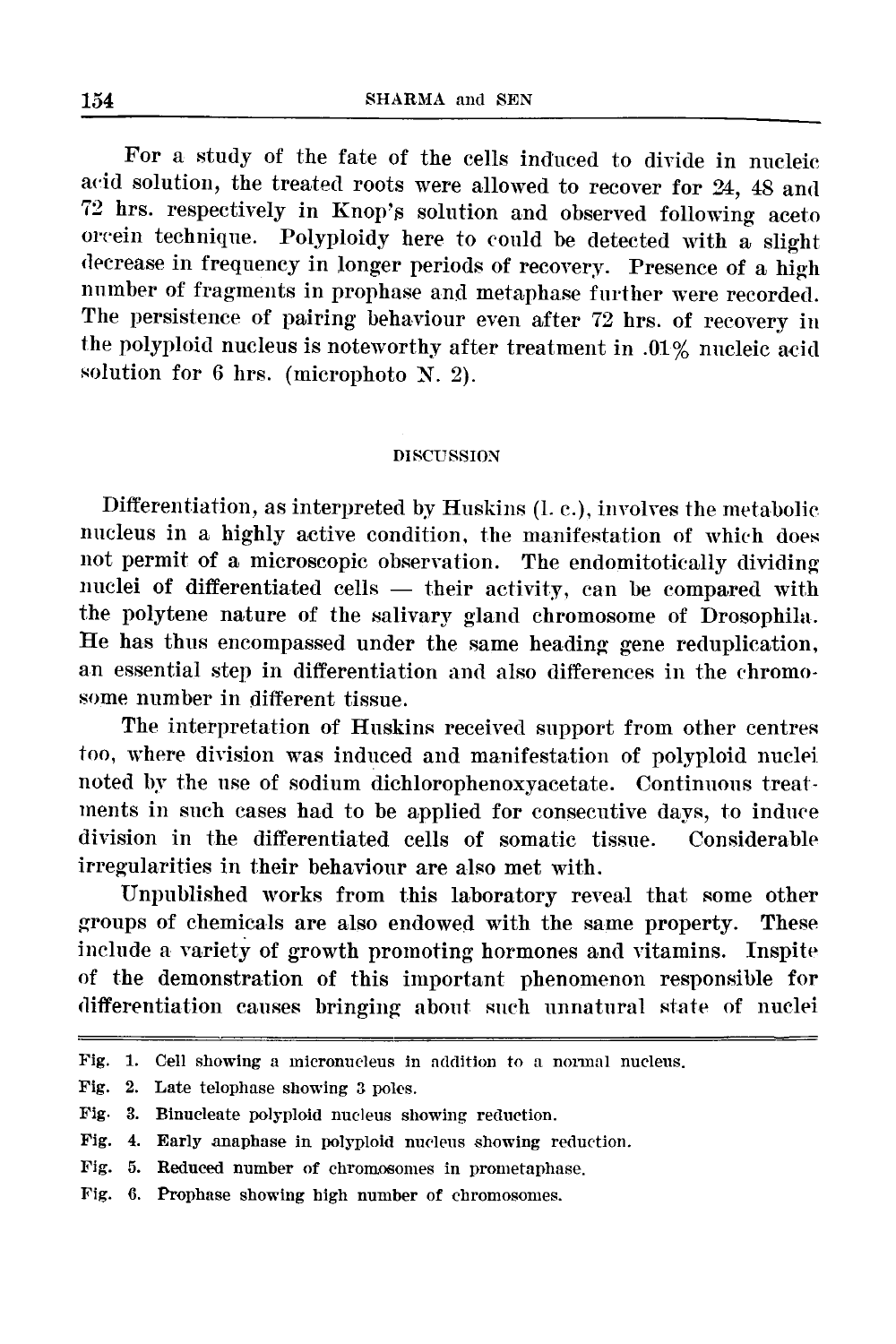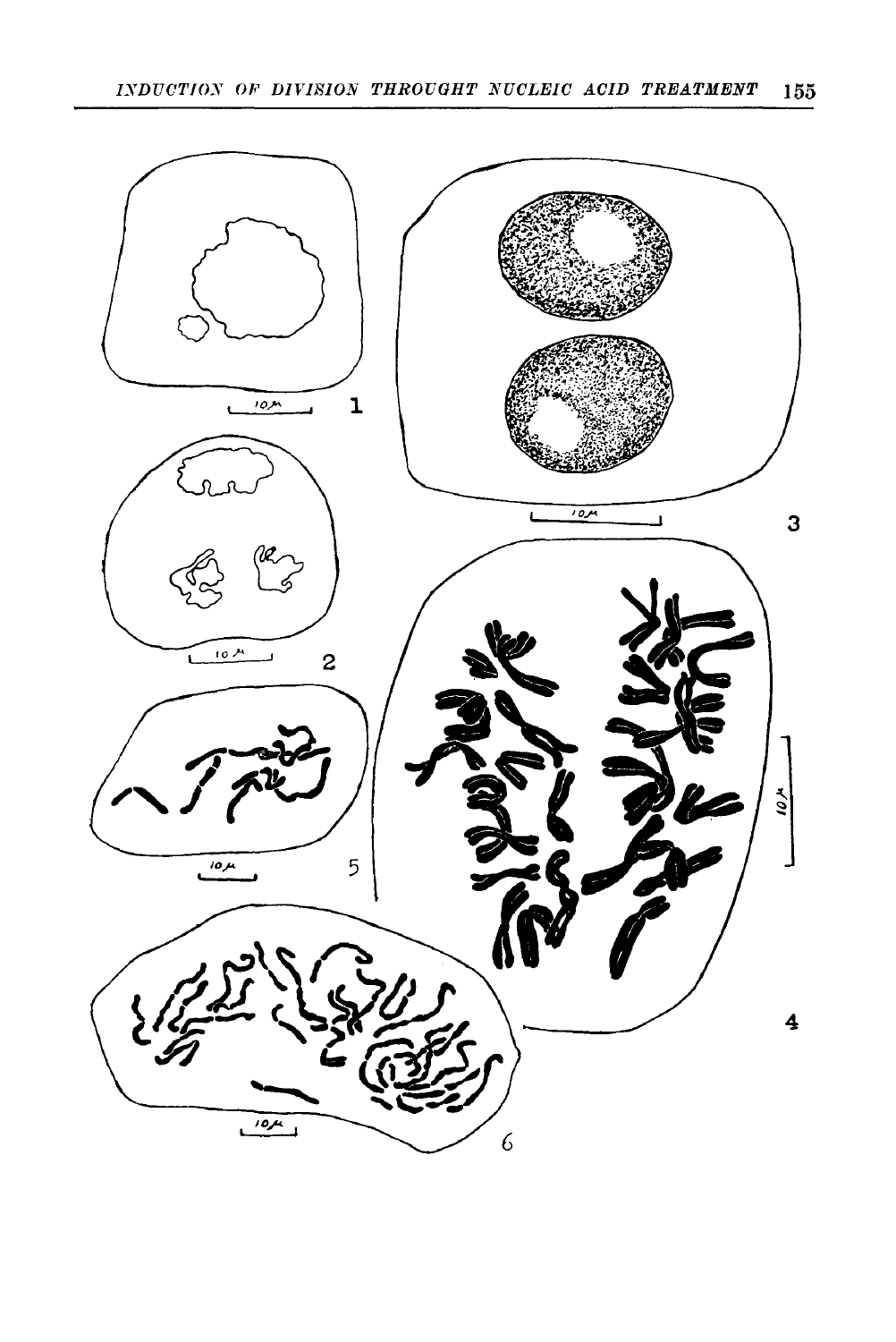in the differentiated cells and the initiation of their division has uptil now been obscure.

The present report may be claimed to have provided certain clues<br>ards the solution of this issue. The property of nucleic acid to towards the solution of this issue. induce division in the permanent cell even in a very dilute concentration has been elucidated. The polyploid nature of these cells has further been brought out. That the cases observed are not due to C-mitotic effect is evidenced by the nature of the individual chromosomes included within the 4n nucleus. Each and every member shows double chromatid appearance and a thickness comparable to that of normal metaphase chromosome of *Allium*. As the case is noted even only after  $2\frac{1}{2}$  to 3 hrs. of treatment, the possibility of C-mitosis in the previous division and their subsequent manifestation as normal chromosome in the next division is excluded. The completion of two full division cycles in case of *Allium* require much more time than applied in the present set of experiments. It has been pointed out that polyploidy is apparent in prophase as well as in metaphase. In addition to normal polyploid types, cases are also on record where a large number of fragments are present in prophase and onwards.

Besides polyploidy, reduction in chromosome number is another feature coming out after nucleic acid treatment. The reduction could be noted in prophase, metaphase as well as in anaphase. The tendency of formation of nuclei with 8 chromosomes is, therefore, a feature apparent in all the stages of division in a few cells.

The problem that is posed thus is, «What is the causal factor responsible for this induction  $\mathfrak{D}$ ? A solution of the above issue would consequently cover the cause leading to apparent cessation of division. or more precisely, endomitotic division in differentiated cells. An mulerstanding of this problem necessarily require a deeper approach to the process of chromosome duplication and cell division. In endomitotieally dividing cells, as the theory goes, the nuclear division proceeds at a. slower rate than chromosome division, thus resulting in polyploid nuclei.

Chromosome division and the separation of two chromatids are known to be absolutely related to their nucleic acid charge. The gene must accumulate its maximum and specific amount of nueleic acid charge for its duplication and separation. The giant nuclei of the differentiated region show very little basophily indicating the absence in them of the requisite amount of nucleic acid. This deficiency in the amount of DNA, we consider, is responsible for abnormal nuclear division of differentiated cells. The various growth promoting substances viz. the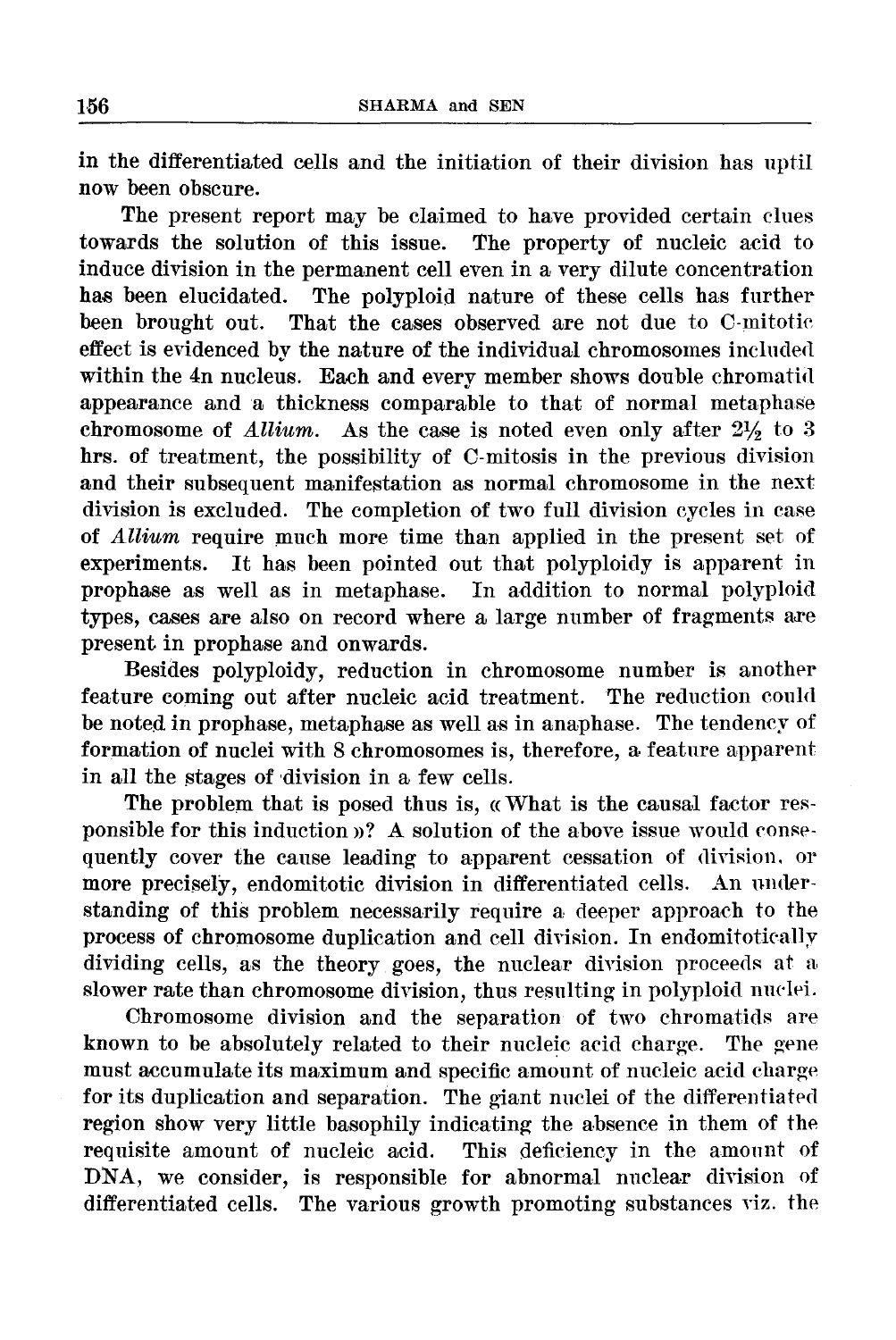hormones, the vitamins are active due possibly to their capability of affecting nucleic acid synthesis. This seems more evident as nearly 3 hrs. time is required for the manifestation of the effect, the time<br>which seems is reasonable enough for influencing the process. In which seems is reasonable enough for influencing the process. what way, or to be more precise, through what chemical steps they influence this synthesis is yet obscure. But that the change in nucleic acid synthesis is the basic cause of the phenomenon is evidenced by the initiation of division in root tips grown in nucleic acid medium as done in the present scheme of work. The deficiency in the amount of nucleic acid responsible to some extent for endomitosis is thus met directly by the nucleic acid of the medium. Equational and reductional division too, apparently are correlated with the presence of adequate amount of DNA and RNA in the cell. Reduction of chromosome riumber accompanying meiotic division is naturally the outcome of vigorous synthesis of nucleic acid in the germ cell. In the present work, similarly the reduction division noted in root-tip cells is possibly the result of incorporation of nucleic acid in the medium. The time required for the appearance of the effect might be visualized as nearly the period necessary for the conversion of incorporated RNA to DNA.

The continued addition of nucleic acid consequently leads to division not coinciding exactly with the normal divisional process. Reduction division is simulated to some extent in the sense that some of the chromosomes with their two chromatid members intact go to one pole and others to the other. This cannot be fully compared with reduction division as interchange of segments are not involved. Further, the number of chromosomes going to two different poles is not always equal. Huskins claimed that even if the number in the two opposing poles is not the same, equality is maintained by the amount of chromatin matter present in the two. This idea finds no support in our recent observations where the members in two different poles in some cases not only vary in number, but also differ grossly in amount. This is not withstanding the fact that the number of chromosomes moving to two opposite nuclei is in most of the cases the same.

Even though this reduction is brought about through an abnormal process, some of these daughter nuclei at least survive and enter into the following division. This is clear in certain cases where 8 chromosomes could be distinctly counted in the metaphase stage. During prometaphase and late prophase stages where a tendency to form 8 paired groups are marked, a semblance with meiosis can be visualized as emphasized before. It has further been elucidated that the pairing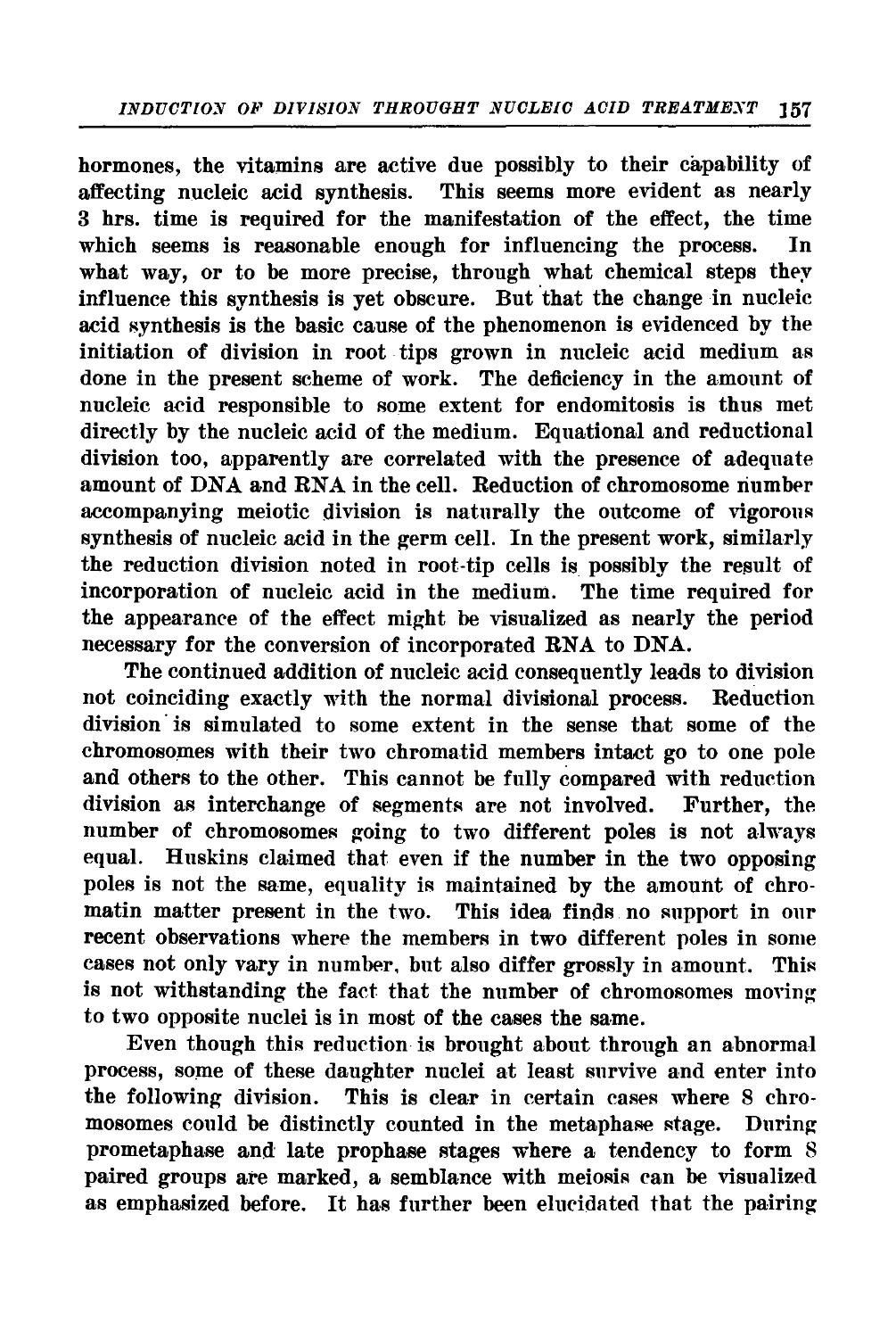does not always involve all the chromosomes of the set, but rather scattered univalent structures too are found. This peculiar behaviour of the chromosomes is of profound significance as it occurs under strictly limited condition, resulting to certain degree an important event in the life cycle of the plant. How far the causal factor is common in the two is yet to be investigated. In general, it may be inferred that a change in the nucleic acid metabolism bringing about reduction division is also caused after treatment with nucleic acid. But our knowledge as to the way through which this change is facilitated is still nebulous.

The present report may be claimed to have provided an additional clue to the problem of induction of division in permanent tissue as well as somatic reduction brought about through other chemicals. The addition of nucleic acid amounts to direct change in a particular metabolism of the cell which is indirectly affected by other growth promoting substances.

#### LITERATURE CITED

- 1. D' AMATO F., 1950. Differenzazione istologica per endopoliploidia neUe radici di alcune monocotiledoni. Caryologia, 3: 11-26.
- 2. HUSKINS C. L.,  $1947. The subdivision of the chromosomes and their multiplication$ in non dividing tissues: Possible interpretation in terms of gene structure and gene action. Amer. Nat., 81: 401-434.
- $3. -$ , 1948. -- Segregation and reduction in somatic tissues. I. Initial observations in Allium cepa. J. Hered. 39: 31Q-325.
- 4. HUSKINS C. L. & STEINITZ L. M., 1948a The nucleus in differentiation and development. Heterochromatic bodies in energic nuclei of Rhoeo roots. J. Hered., 89: 34-44.
- $5. \ \ -1.1948b The nucleus$  in differentiation and devolopment. Induced mitosis in differentiated tissues of Rhoeo roots. Jour. Hered., 39: 66-77.
- 6. HUSKINS C. L. & CHENG K. C., 1950. Segregation and reduction in somatic tissues IV Reductionoal grouping as induced in Allium cepa by low temperature. J. Hered., *.t,1:* 13-18.
- 7. LEVAN A. & TJIO J. H., 1948. Induction of chromosome fragmentation by Phenols. Hereditas, *34:* 453-484.
- 8. LEVAN A., 1949. The influence on chromosomes and mitosis of chemicals as studied W the Allium test. Proc. 8th Inter. Cong. Genet., Hereditas Suppl. Vol., 325-337.
- 9. LEVANA & LOTFY T., 1949.  $-$  Napthalene acetic acid in the Album test. Hereditas, *35:* 337-374.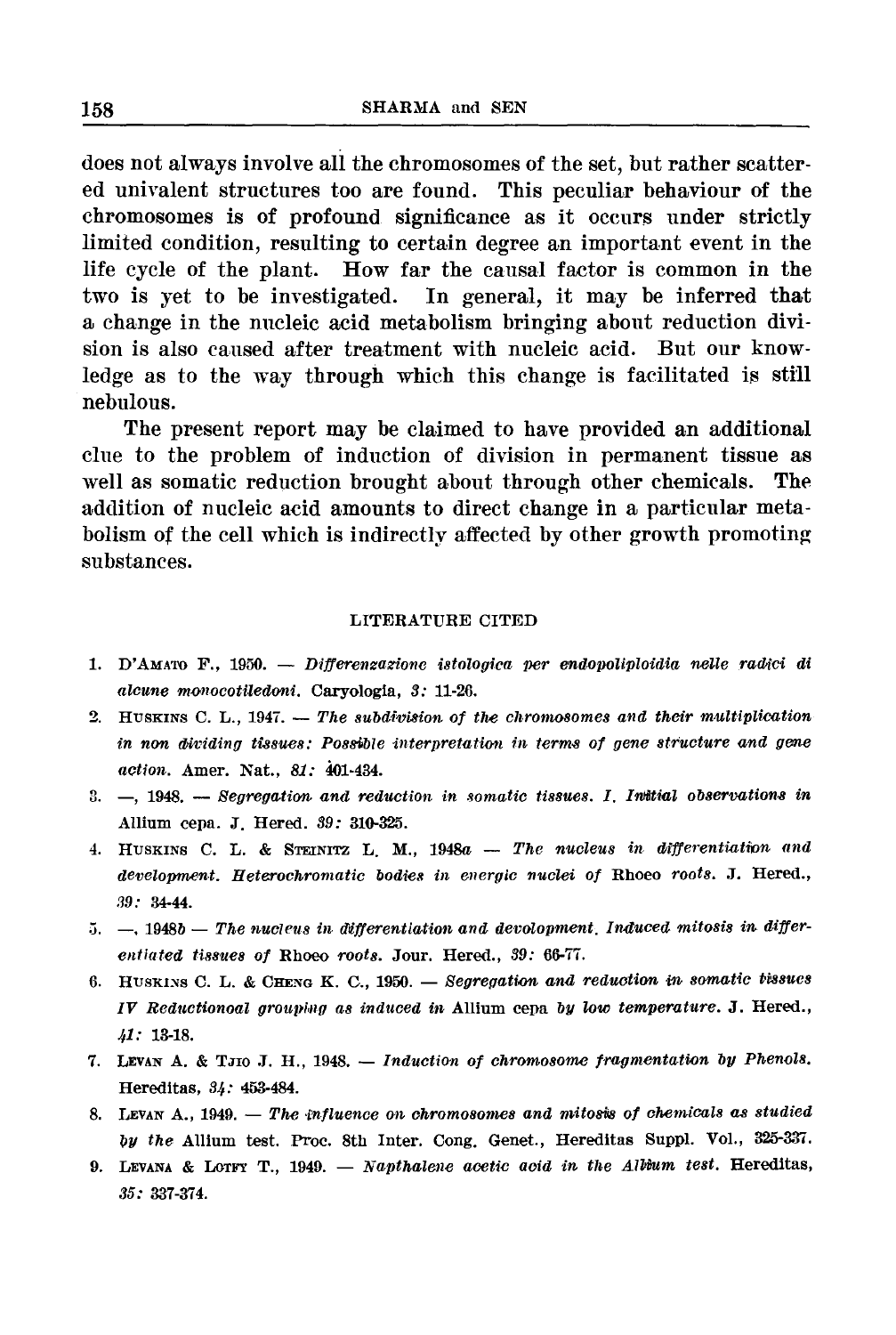CARYOLOGIA Vol. VI, Plate VII.



A. K. SHARMA and S. SEN - Induction of division through nucleic acid treatment.